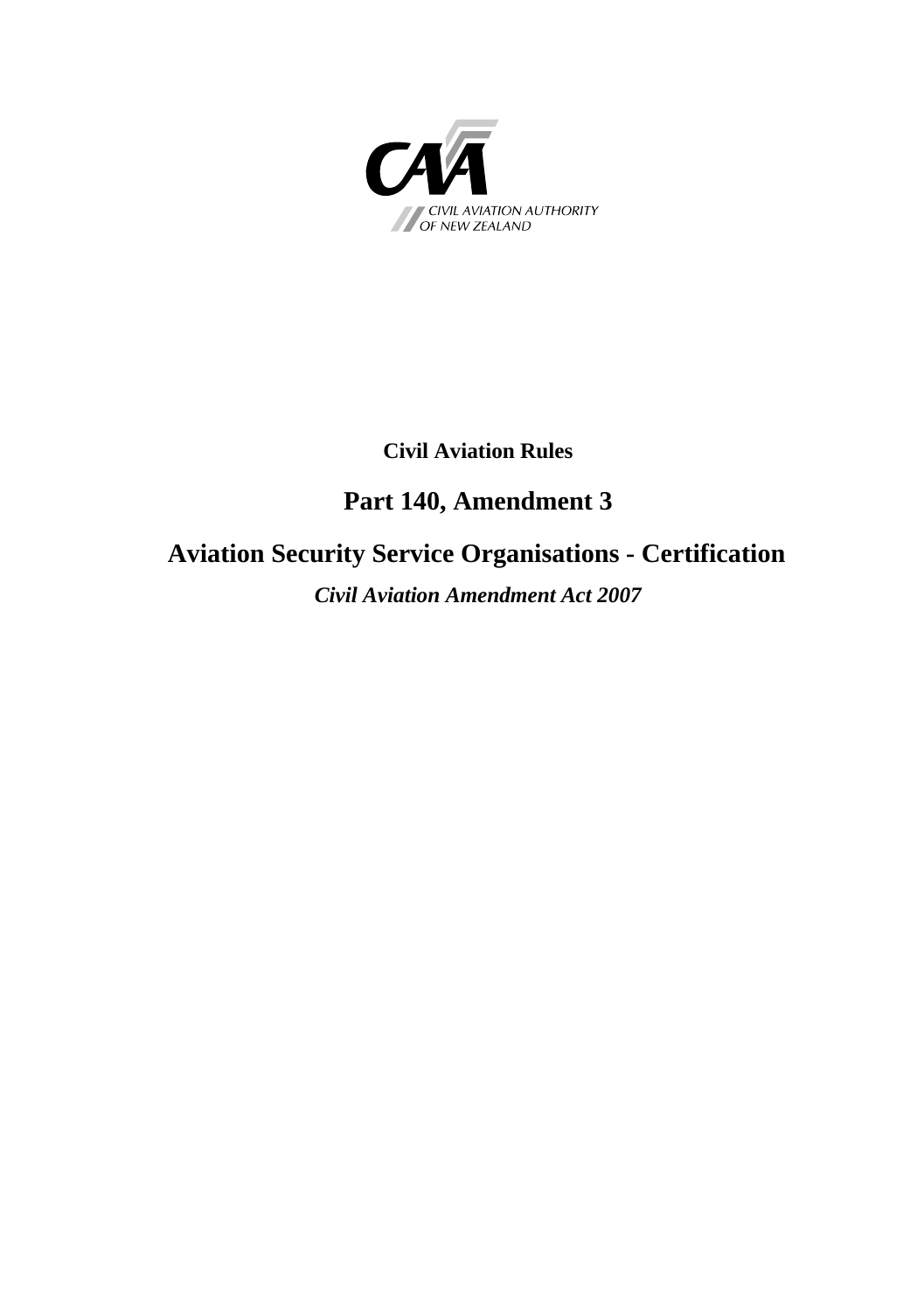# **Content**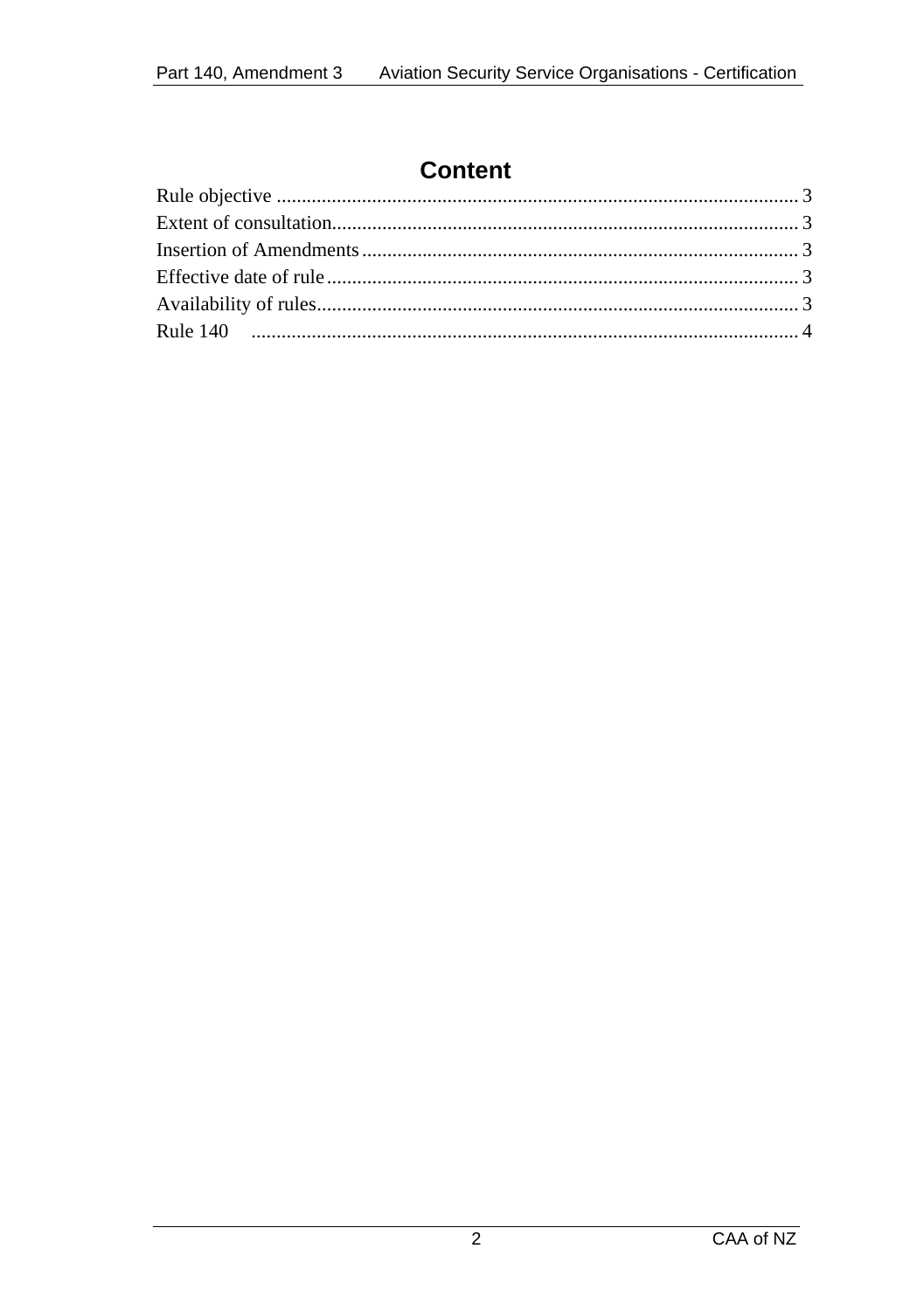# <span id="page-2-0"></span>**Rule objective**

The objective of amendment 3 to Part 140 is to implement the consequential amendments to the Civil Aviation Rules in accordance with sections 2(1) and 19(2) of the Civil Aviation Amendment Act 2007.

The following amendments to other Parts are also made in accordance with sections 2(1) and 19(2) of the Civil Aviation Amendment Act 2007:

- Amendment 34A to Part 1
- Amendment 11 to Part 19

#### **Extent of consultation**

This rule amendment is consequential to the amendments that have been made to the Civil Aviation Act 1990 as a result of the Civil Aviation Amendment Act 2007.

#### **Insertion of Amendments**

The amendments to the rules in this Part are reflected by an amendment to a paragraph and revocation of an existing paragraph.

## **Effective date of rule**

Amendment 3 to Part 140 comes into force on 26 September 2007.

## **Availability of rules**

Civil Aviation Rules are available from–

CAA web site: <http://www.caa.govt.nz/> Freephone: 0800 GET RULES (0800 438 785)

A full copy of the Civil Aviation Amendment Act 2007 is available from the New Zealand Parliamentary Counsel Office Public Access to Legislation website at [www.legislation.govt.nz](http://www.legislation.govt.nz/).